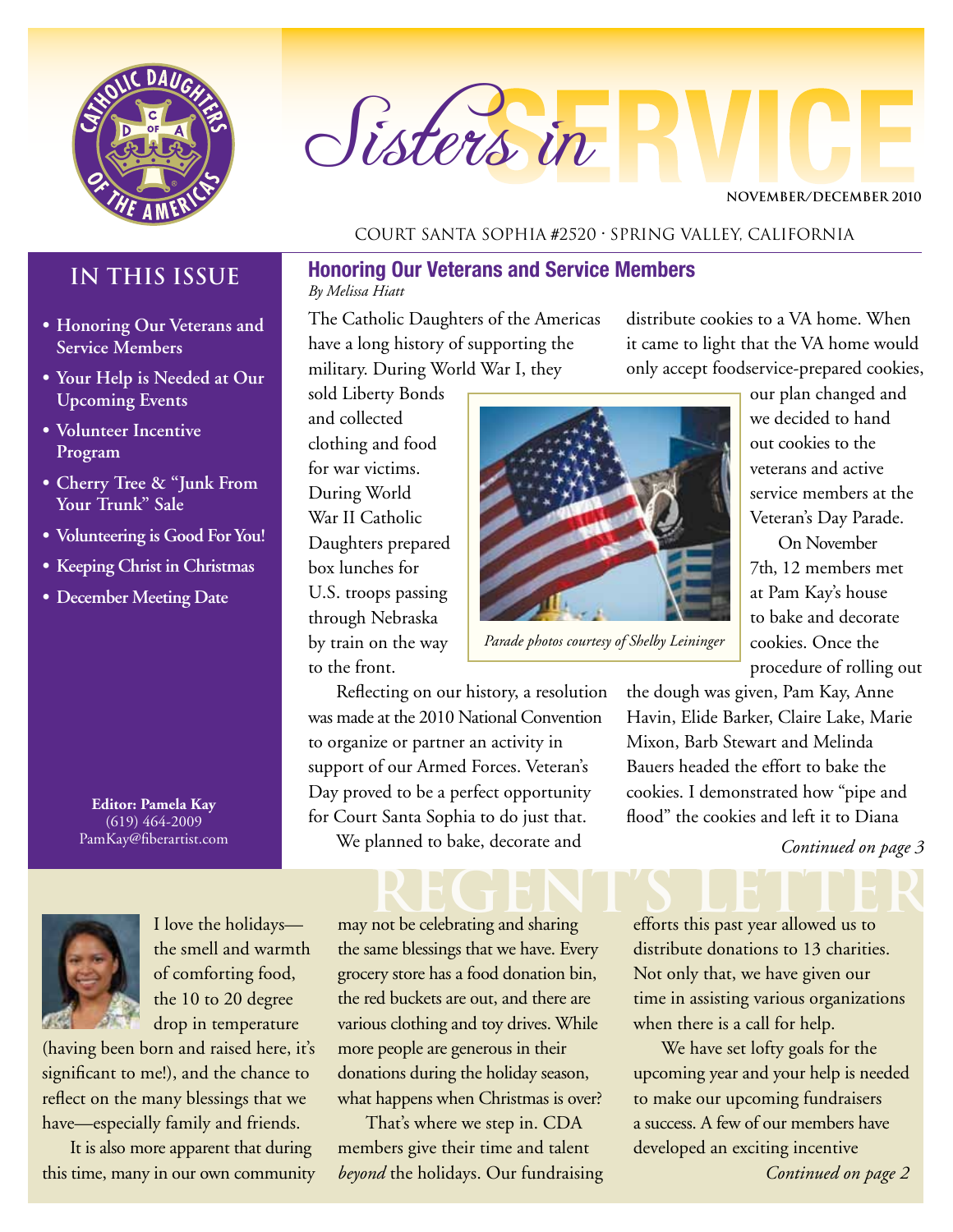program to encourage members to volunteer. We have started this program in October and members have already accumulated tickets! See the article, "Volunteer Incentive Program" for more information. *Regent's Letter - continued from page 1*

My friend reminded me of a quote by Edward Everett Hale that struck a chord with me many years ago: "I am only one, but I am one. I cannot do everything, but I can do

something. And I will not let what I cannot do interfere with what I can do." When deciding to volunteer, really think about that—as we have said many times in the past, you are not alone in your efforts but what you do really counts.

Have you noticed the new name of our newsletter? "Sisters in Service" couldn't be more fitting! Congratulations to Georgene Kruzel who came up with the name—she

will be receiving a CDA tote bag.

We do not have a meeting in November but will have a potluck and meeting on the 16th of December. See "December Meeting" for the time, location and details. May you and your family have a blessed Thanksgiving and Christmas!

In Unity and Charity,

Lelisson

### **The Cherry Tree at the SSA Family Picnic**



On August 28th Marie Mixon and Melissa Hiatt "womaned" the Cherry Tree booth at the SSA Family Picnic. Numbers were written inside a red tissue paper which wrapped a Tootsie Roll. When people picked the number off the cherry tree, they win the associated prize. Our booth was so popular that people came back over and over again! We made a small profit but it was a fun to witness the joy in the prize winners' eyes!

### **Our 2nd "Junk From Your Trunk" Sale!**

Our Fall "Junk From Your Trunk" sale was held on October 2nd. We partnered again with an E-waste service company to help us generate traffic and to provide an outlet for those who need to get rid of *their "*E-Junk." We had a lot of competition that day with the Spring Valley Cleanup and La Mesa Oktoberfest occurring at the same time. However, we were still able to raise over \$300 from space rentals and sales from our booth. Vendors commented on how they enjoyed the fellowship with other parishioners. It was also recommended that we try having the event in the Parish Hall next May.

### **UPCOMING EVENTS: Your Opportunity to Help**

We have many upcoming events where your help is needed. This is a great opportunity to earn your tickets!

Our **Afternoon Tea and Membership Drive** will be held on January 16th. We will need women to donate snacks and help decorate and set up the event. Contact Cora McNamee at alfabeta@cox.net or (619) 670-5291 if you would like to help.

The **Catholic Charities Baby Shower** is usually held at the end of January. We need members to donate baby items and to also help sort and organize items at Catholic Charities. Contact Anne Havin at jnahavin@aol.com or (619) 461-3780 for more information.

Our **Education Contest theme this year is "The Lord is My Light."** Pam Kay and Debbie Crutchfield are co-chairing the contest. If you would like to offer your help, contact Pam at PamKay@fiberartist.com or (619) 464-2009.

The **Valentine's Day Dinner and Dance** will be held on February 12th. We need volunteers to chair and cochair our biggest fundraiser. This is a joint venture with the Knights of Columbus and they have offered to provide volunteers for the event.

**Welcome OUR NEW MEMBER! Cora McNamee** took the CDA pledge at the September Meeting and has volunteered to chair our membership drive. We extend our warm welcome and gratitude for her involvement!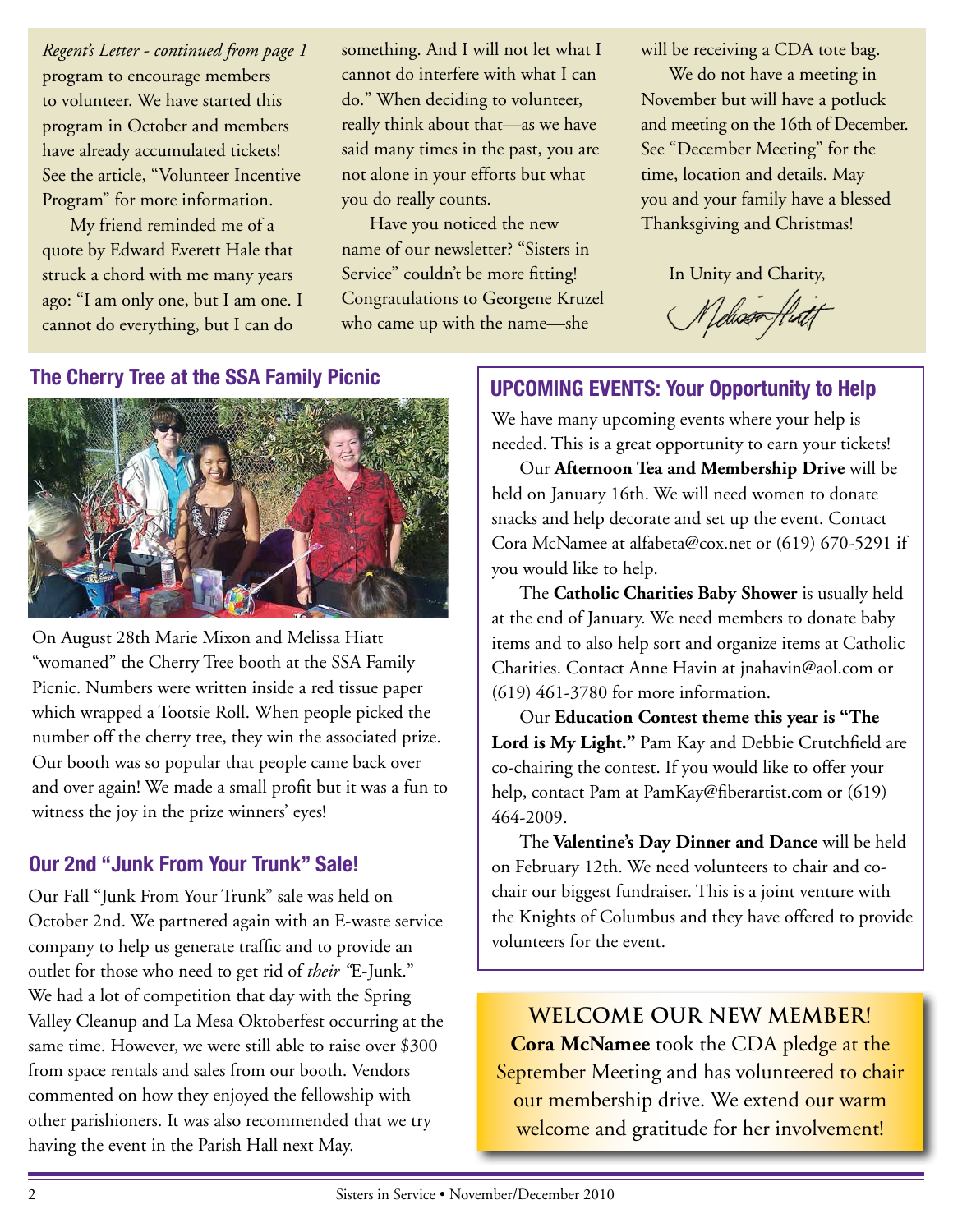

*Top photos, counter-clockwise: Our baking crew working hard in the kitchen. The decorating team adds their creative touch. Diana shows off the final product.*



*Left to Right: The Parade Program, Celebrating Cold War Veterans. Two sailors who received cookies before walking in the parade.*

Garra, Roseanne De Riso, Carol Williams, and Stella Blackfelner to decorate. The cookies were very whimsical - red, white, blue and yellow, with sprinkles on star shapes and circles bearing the letters, "U.S.A." They were wrapped in cellophane with a tag that read, "Thank You for Protecting Our Freedom." *Veterans and Service Members - continued from page 1*

On Veteran's Day, there was a delay in getting the cookies to the parade staging area due to the infamous, "Carnival Splendor" pulling into port after the fire. With my daughter, Mya, in tow, I picked up the cookies from Pam at the nearest location where she could temporarily park and handed them out to all the veterans and service members we encountered. Even with all the setbacks, Catholic Daughters can always turn lemons into lemonade!

We received many thanks, handshakes and hugs. It was amazing and humbling to see so many people from all walks of life who served our country. One poignant moment was when I handed a cookie to a Gulf War (Desert Storm) veteran—he said, "This is great. You don't know how much this means to me. I need to give you a hug!"

It just goes to show, with what little we can do to show our support for the military, comments like that sure make our effort well worth it.

### **Volunteer Incentive Program**



YOU CAN WIN Visa Gift cards in the amounts of \$25, \$50, and \$100 by earning Attendance and Service Tickets to be entered in the drawing. You can earn:

- ONE Attendance Ticket for every meeting you attend
- ONE Service Ticket for volunteering to help at an event
- TWO Service Tickets for co-chairing an event
- THREE Service Tickets for chairing an event

### How does it work?

- At every CDA meeting the Regent will assign two ticket managers. Visit them to pick up your Attendance and, if applicable, Service Ticket(s). Sign the ticket and put into the ticket container.
- The chair for every event will be responsible for turning in the name of their co-chair and list of service volunteers who qualify for a ticket for their event. Remember, you are eligible for a ticket if you sign-up to help AND complete service.
- Service Tickets must be picked up at one of the next two meetings after the event. Service Tickets not redeemed during one of the next two meetings after the event are forfeited.
- The ticket container remains at our meeting site.
- No tickets can be added to the container except during CDA meetings. Only the assigned ticket managers can give out tickets.
- Tickets can only be picked up and turned in by the attendee or service person. No one else can add tickets to the container for you.

**THE DRAWING WILL BE HELD OCTOBER 27, 2011.** You must be present to win!

Make it more fun by bringing a little gift as a donation for our drawing!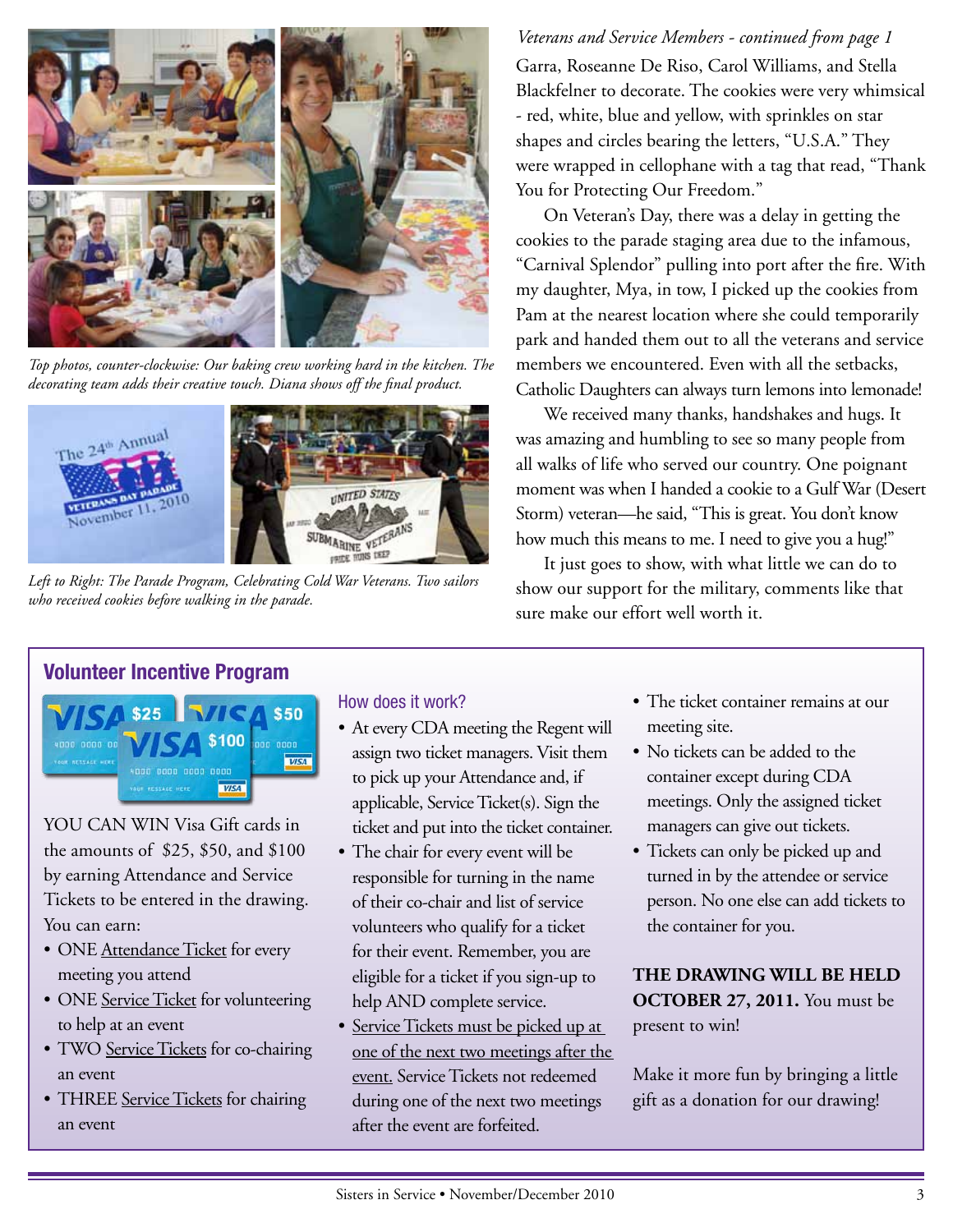**Please Pray For…**

**Harriet Chagnon** that her health may be quickly restored.

**Anita Sanford** that the Lord may help her on her path to recovery.

### **Congratulations to…**

**Rebecca Kelly** and her husband Bill who became grandparents on October 26th!

**Melinda Bauers** and her husband Steve on the convalidation of their marriage on October 31st!

**Clarice Lake** for being elected as our new Recording Secretary! Thank you for accepting the position!

### **Keeping Christ in Christmas**

With the hustle and bustle of Christmas time, it's sometimes easy to forget the real meaning of the season. Here are some suggestions on how to remember and honor the birth of Christ:

- As you receive your Christmas Cards say a prayer for the sender of the card before you display and/or store it.
- Write a thank you note to someone who displays a Nativity scene in their front yard.
- Ask meaningful questions when celebrating with friends, such as: What were you most thankful for this past year? What have you learned from the past year? How would you like to grow next year?
- Consider the gift of forgiveness.
- If you write a Christmas letter in your cards, write about how Christ has blessed your life in the past year.

### **• The Volunteering is Good For You!** *By Pam Kay*

Are you stressed out? Need a vacation? Think you're too busy? Wish you could spend a day at the spa to get back in balance? Think again! There is a better way to bring peace, calm, and satisfaction to your life. Studies show that volunteering is good for your health. It is only one of many benefits you reap when you work on behalf of others or a particular cause without payment for your time or service. Studies also show that religious organizations are the most popular medium for volunteers to serve.

A deep misconception is that people are more likely to volunteer when they have more leisure time. It is the other way around. On average, volunteers watch TV about 15 hours a week, where non-volunteers watch 23 hours a week. It is also interesting to note that more women volunteer than men. Good works can lengthen your life expectancy. The evidence is clear, volunteering is good for you. Helping others bolsters your immune system, reduces your blood pressure and adds years to your life span by reducing despair and depression and lowering rates of cardiac-related illness. Other health benefits include reduced insomnia and quicker recovery time after surgery. Of course benefits of volunteering also increase levels of life satisfaction, self esteem and happiness. Youth who volunteer are more likely to do well in school,

graduate, and vote. Young people who volunteer just one hour a week are 50% less likely to abuse drugs, alcohol and cigarettes.

Surprisingly, it doesn't require a huge expenditure of time to obtain the many benefits of volunteering. Research shows that volunteers show real benefits to the body and soul by "donating" just 40-100 hours per year. People feel good about themselves when they reach out and give back to the world.

The next time an opportunity to volunteer comes about, raise your hand, you'll be glad you did!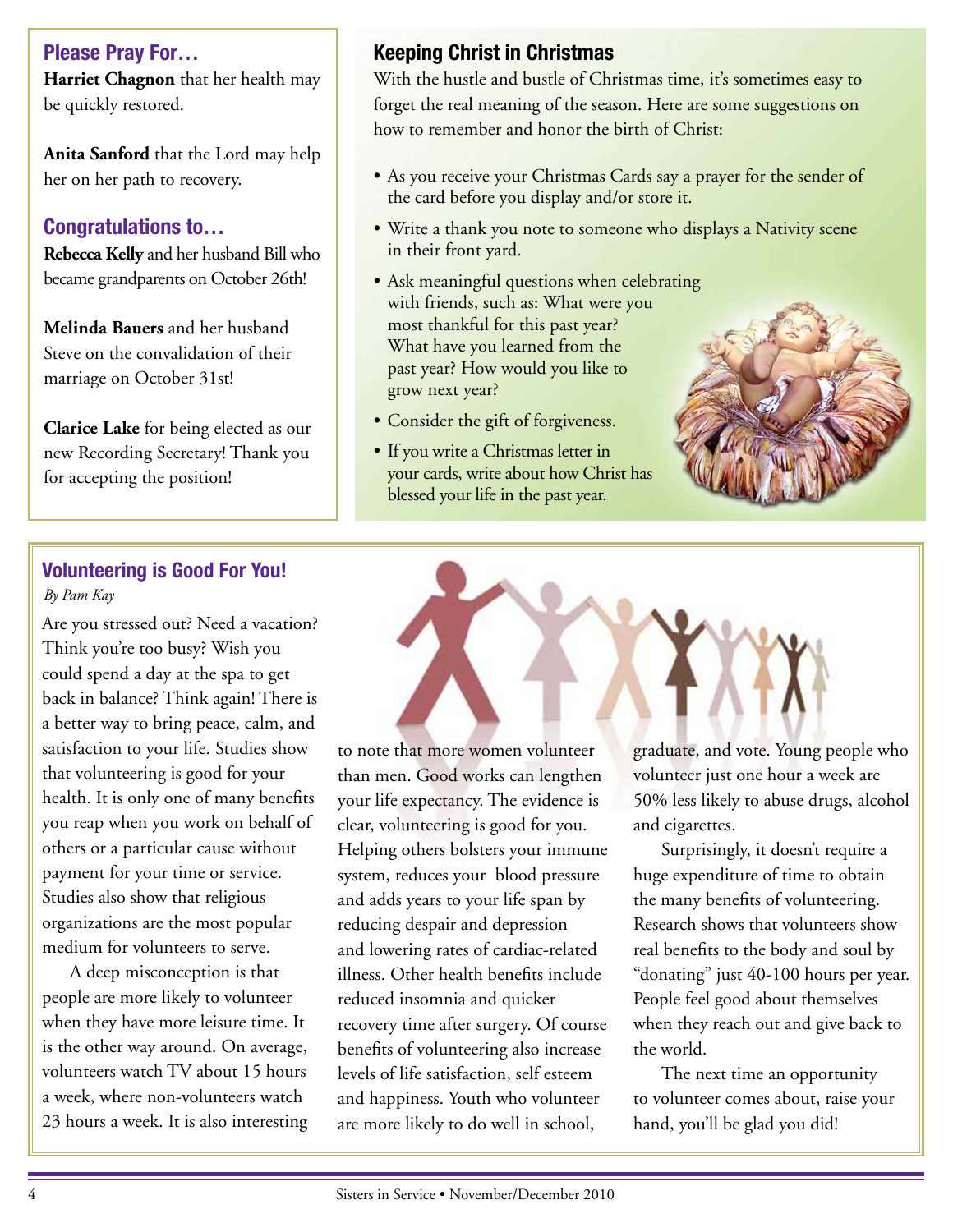# **STATE NEWS NATIONAL NEWS**

Congratulations to **Daphne Bernestine,** Second Vice State Regent, who won a position on the 2012 National Nominating Committee. Our new National Representative for the state of California is our very own, **Emily Guilherme!**

### **CIRCLE OF LOVE WINNERS:**

**Education:** 1st – Ct. Holy Innocents #2446 **Leadership:** 1st – Ct. Blessed Sacrament #2024 2nd – Ct. Our Lady of Perpetual Help #1402 **Quality of Life:** 1st – Ct. Our Lady of Shasta #2312 2nd – Ct. St. Mary Margaret #1450 2nd – Ct. St. Raymond #2057 3rd – Ct. Santa Barbara #293 **Spiritual Enhancement:** 1st – Ct. Blessed Sacrament #2024 2nd – Ct. Our Lady of Redwoods #1742 3rd – Ct. Santa Barbara #293 **Youth**:1st – Ct. Blessed Sacrament #2024 2nd – Ct. St. Francis of Assisi 3rd – Ct. Our Lady of the Miracle #1707

Courts are strongly encouraged to submit ther Circle of Love Reports in 2011.

Many thanks to the members who volunteered and donated beverages, baked goods and sale items for our 2nd "Junk from Your Trunk" sale!

Thank you to everyone who helped bake and decorate cookies for our service members!

**Thank You!**

Information on the following 2010 contests have been sent: Education Contest, Newsletter Contest, High School Scholarships, Graduate Scholarships.

Courts are encouraged to update their address and confirm their EIN with the IRS to ensure their  $501(c)(3)$ non-profit tax-exempt status.

CDA store is now available on the National website at www.catholicdaughters.org. All orders must be approved by the court and be paid with a court check.

The Tools of the Trade 2nd Edition and revised Bylaws are now available for sale.

**OPERATION MORNING STAR:** Call Senators and Representatives asking them to co-sponsor the "No Taxpayer Funding for Abortion Act." Although there is no timetable yet, it is most important to have hundreds of sponsors for this important bill. Contact Senators and Congressmen as soon as possible. **Remember to speak as individuals, not as members of Catholic Daughters.** Encourage friends and family members to write or call, too.

### **DECEMBER MEETING**

Our December meeting will be held on **December 16th at 6pm at the Hiatt Residence, 3504 Doveview Court, in Spring Valley.** Please bring a potluck dish to share, a card with a recipe and \$10 which will go towards bracelet supplies for Garden of Innocence. We will also be assembling bracelets during the meeting. Raffle prizes will be available and proceeds will go to charity!

### **Contact Information**

**Regent, Melissa Hiatt** (619) 252-7198 melissahiatt@gmail.com

**Vice Regent, Melinda Bauers** (619) 468-3794 Melinda.Bauers@Wellpoint.com **Recording Scty., Claire Lake** (619)461-3001 crerucha@att.net

**Financial Scty., Rebecca Kelly** (619) 670-7033 pengybecca@cox.net

**Treasurer, Carol Williams** (619) 462-0663 wifam@cox.net

**Chaplain, Fr. Devdas** (619) 463-6629 FrDevdas@santasophia.org